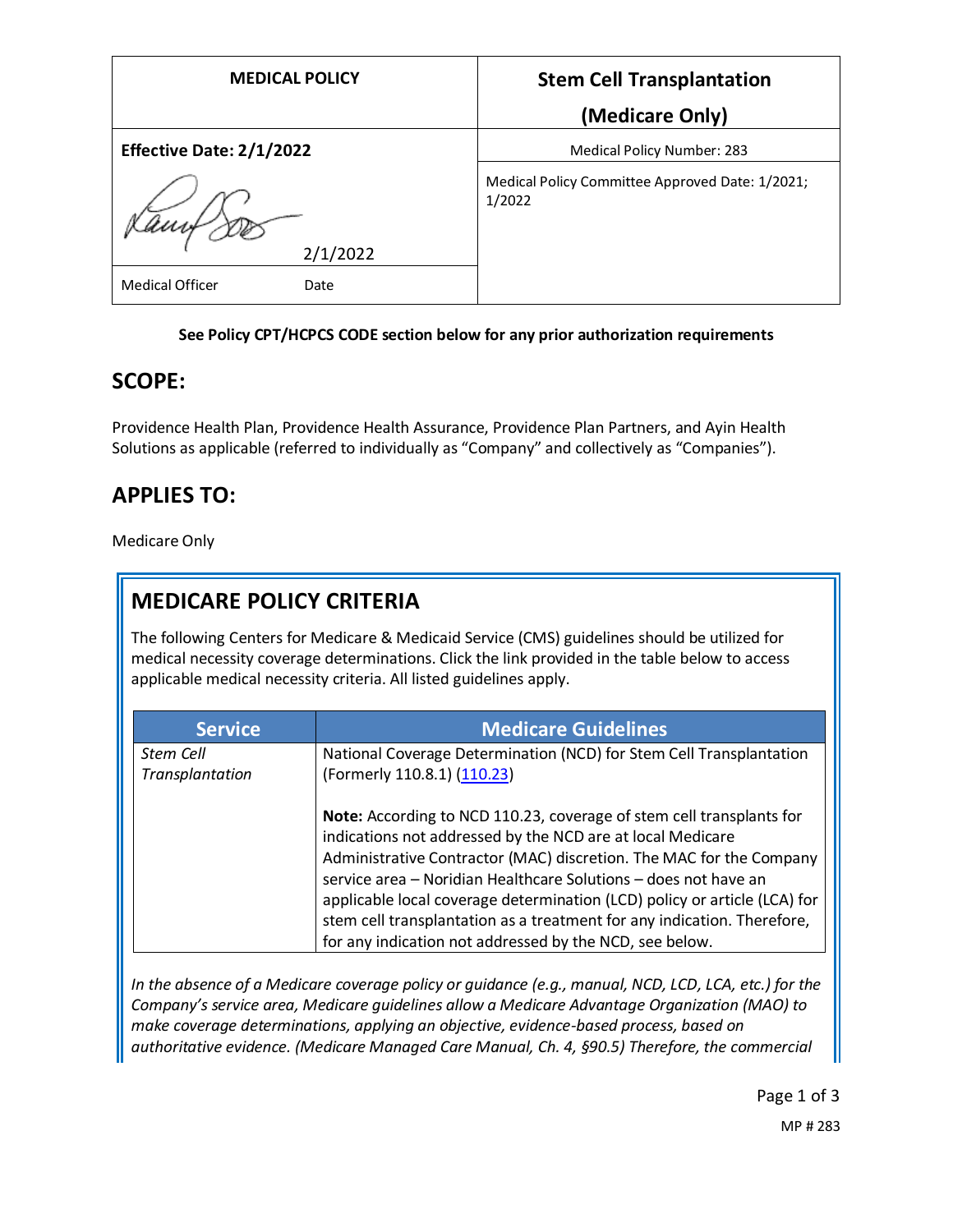**(Medicare Only)**

*medical policy,* **Stem Cell Transplantation (All Lines of Business Except Medicare),** *applies to the following services:*

• Any indication not otherwise noted as covered or not covered within the NCD.

# **CPT/HCPCS CODES**

| <b>Medicare Only</b>            |                                                                                          |  |
|---------------------------------|------------------------------------------------------------------------------------------|--|
|                                 | <b>Prior Authorization Required</b>                                                      |  |
|                                 | Blood-derived hematopoietic progenitor cell harvesting for transplantation, per          |  |
| 38205                           | collection; allogeneic                                                                   |  |
|                                 | Blood-derived hematopoietic progenitor cell harvesting for transplantation, per          |  |
| 38206                           | collection; autologous                                                                   |  |
| 38207                           | Transplant preparation of hematopoietic progenitor cells; cryopreservation and storage   |  |
|                                 | Transplant preparation of hematopoietic progenitor cells; thawing of previously frozen   |  |
| 38208                           | harvest, without washing, per donor                                                      |  |
|                                 | Transplant preparation of hematopoietic progenitor cells; thawing of previously frozen   |  |
| 38209                           | harvest, with washing, per donor                                                         |  |
|                                 | Transplant preparation of hematopoietic progenitor cells; specific cell depletion within |  |
| 38210                           | harvest, T-cell depletion                                                                |  |
| 38211                           | Transplant preparation of hematopoietic progenitor cells; tumor cell depletion           |  |
| 38212                           | Transplant preparation of hematopoietic progenitor cells; red blood cell removal         |  |
| 38213                           | Transplant preparation of hematopoietic progenitor cells; platelet depletion             |  |
| 38214                           | Transplant preparation of hematopoietic progenitor cells; plasma (volume) depletion      |  |
|                                 | Transplant preparation of hematopoietic progenitor cells; cell concentration in plasma,  |  |
| 38215                           | mononuclear, or buffy coat layer                                                         |  |
| 38230                           | Bone marrow harvesting for transplantation; allogeneic                                   |  |
| 38232                           | Bone marrow harvesting for transplantation; autologous                                   |  |
| 38240                           | Hematopoietic progenitor cell (HPC); allogeneic transplantation per donor                |  |
| 38241                           | Hematopoietic progenitor cell (HPC); autologous transplantation                          |  |
| 38242                           | Allogeneic lymphocyte infusions                                                          |  |
| No Prior Authorization Required |                                                                                          |  |
|                                 | Intramuscular autologous bone marrow cell therapy, with preparation of harvested cells,  |  |
|                                 | multiple injections, one leg, including ultrasound guidance, if performed; complete      |  |
| 0263T                           | procedure including unilateral or bilateral bone marrow harvest                          |  |
|                                 | Intramuscular autologous bone marrow cell therapy, with preparation of harvested cells,  |  |
|                                 | multiple injections, one leg, including ultrasound guidance, if performed; complete      |  |
| 0264T                           | procedure excluding bone marrow harvest                                                  |  |
|                                 | Intramuscular autologous bone marrow cell therapy, with preparation of harvested cells,  |  |
|                                 | multiple injections, one leg, including ultrasound guidance, if performed; unilateral or |  |
|                                 | bilateral bone marrow harvest only for intramuscular autologous bone marrow cell         |  |
| 0265T                           | therapy                                                                                  |  |